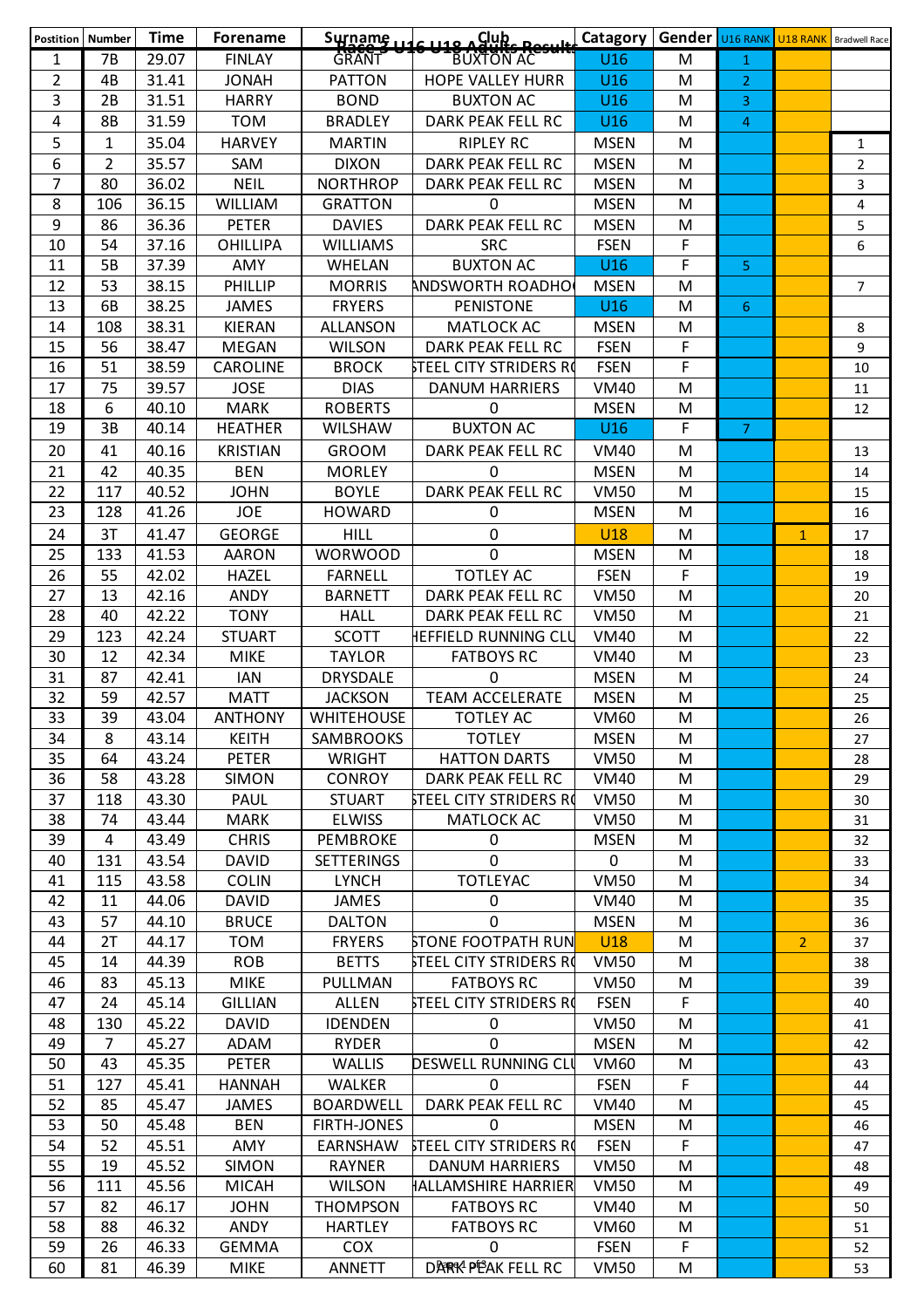|            | <b>Postition Number</b> | <b>Time</b>    | <b>Forename</b>               |                                | $S_{\text{W}}$ $\Omega_{\text{B}}$ $\Omega_{\text{B}}$ $\Omega_{\text{B}}$ $\Omega_{\text{B}}$ $\Omega_{\text{B}}$ $\Omega_{\text{B}}$ $\Omega_{\text{B}}$ $\Omega_{\text{B}}$ $\Omega_{\text{B}}$ $\Omega_{\text{B}}$ |                            | <b>Gender</b> U16 RANK U18 RANK |                | <b>Bradwell Race</b> |
|------------|-------------------------|----------------|-------------------------------|--------------------------------|------------------------------------------------------------------------------------------------------------------------------------------------------------------------------------------------------------------------|----------------------------|---------------------------------|----------------|----------------------|
| 61         | 16                      | 46.56          | WILL                          | <b>DAY</b>                     | <b>STEEL CITY STRIDERS RO</b>                                                                                                                                                                                          | <b>VM50</b>                | M                               |                | 54                   |
| 62         | 103                     | 47.29          | <b>DANIEL</b>                 | <b>SMITH</b>                   | 0                                                                                                                                                                                                                      | <b>MSEN</b>                | M                               |                | 55                   |
| 63         | 46                      | 47.31          | <b>DARREN</b>                 | <b>BRISTOW</b>                 | <b>HALLAMSHIRE HARRIER</b>                                                                                                                                                                                             | <b>VM50</b>                | M                               |                | 56                   |
| 64         | 122                     | 47.37          | <b>TOM</b>                    | <b>FAWKES</b>                  | 0                                                                                                                                                                                                                      | <b>MSEN</b>                | M                               |                | 57                   |
| 65         | 95                      | 47.42          | <b>JEREMY</b>                 | <b>WINDSOR</b>                 | <b>FATBOYS RC</b>                                                                                                                                                                                                      | <b>VM40</b>                | M                               |                | 58                   |
| 66         | 9                       | 47.50          | <b>SIMON</b>                  | <b>ALLEN</b>                   | DARK PEAK FELL RC                                                                                                                                                                                                      | <b>VM40</b>                | M                               |                | 59                   |
| 67         | 113                     | 47.56          | <b>MARK</b>                   | <b>PLATTEN</b>                 | STEEL CITY STRIDERS RO                                                                                                                                                                                                 | <b>VM50</b>                | M                               |                | 60                   |
| 68         | 61                      | 47.59          | <b>JOHN</b>                   | <b>GILCHRIST</b>               | DESWELL RUNNING CLU                                                                                                                                                                                                    | <b>VM50</b>                | M                               |                | 61                   |
| 69         | 1 <sub>T</sub>          | 48.00          | <b>EMILY</b>                  | <b>BARNETT</b>                 | DARK PEAK FELL RC                                                                                                                                                                                                      | <b>U18</b>                 | F                               | 3              | 62                   |
| 70         | 126                     | 48.03          | <b>JENNY</b>                  | <b>FEATHERSTONE</b>            | <b>TOTLEY AC</b>                                                                                                                                                                                                       | <b>VF40</b>                | F                               |                | 63                   |
| 71         | 1B                      | 48.13          | ALYSSA                        | LOWRIE                         | DARK PEAK FELL RC                                                                                                                                                                                                      | <b>U18</b>                 | F                               | $\overline{4}$ | 64                   |
| 72         | 79                      | 48.27          | <b>DARREN</b>                 | <b>SPITSEY</b>                 | $\mathbf 0$                                                                                                                                                                                                            | <b>VM40</b>                | M                               |                | 65                   |
| 73         | 129                     | 48.35          | <b>IAN</b>                    | <b>STINSEN</b>                 | STEEL CITY STRIDERS RO                                                                                                                                                                                                 | <b>VM40</b>                | M                               |                | 66                   |
| 74         | 72                      | 48.41          | <b>JONATHAN</b>               | <b>TYSON</b>                   | MATLOCK AC                                                                                                                                                                                                             | <b>VM50</b>                | M                               |                | 67                   |
| 75         | 48                      | 49.12          | <b>JAMES</b>                  | <b>PACE</b>                    | DESWELL RUNNING CLU                                                                                                                                                                                                    | <b>VM40</b>                | M                               |                | 68                   |
| 76         | 34                      | 49.13          | PAT                           | <b>GOODALL</b>                 | <b>TOTLEY</b>                                                                                                                                                                                                          | <b>VF60</b>                | F                               |                | 69                   |
| 77         | 47                      | 49.22          | <b>PAUL</b>                   | <b>FRYERS</b>                  | <b>TONE FOOTPATH RUNN</b>                                                                                                                                                                                              | <b>VM60</b>                | M                               |                | 70                   |
| 78         | 114                     | 49.55          | <b>MATT</b>                   | KILLINGLEY                     | <b>FATBOYS RC</b>                                                                                                                                                                                                      | <b>VM50</b>                | M                               |                | 71                   |
| 79         | 30                      | 50.19          | SARAH                         | <b>WALCH</b>                   | TONE FOOTPATH RUNN                                                                                                                                                                                                     | <b>FSEN</b>                | F                               |                | 72                   |
| 80         | 102                     | 50.27          | <b>JOE</b>                    | <b>BROWN</b>                   | <b>TOTLEY AC</b>                                                                                                                                                                                                       | <b>FSEN</b>                | F                               |                | 73                   |
| 81         | 124                     | 50.34          | <b>SIMON</b>                  | <b>HUTCHINSON</b>              | 0                                                                                                                                                                                                                      | <b>VM50</b>                | M                               |                | 74                   |
| 82         | 67                      | 50.59          | PHIL                          | <b>BURNIP</b>                  | 0                                                                                                                                                                                                                      | <b>VM50</b>                | M                               |                | 75                   |
| 83         | 119                     | 51.13          | <b>MARTIN</b>                 | <b>BLUNDELL</b>                | $\pmb{0}$                                                                                                                                                                                                              | <b>VM50</b>                | M                               |                | 76                   |
| 84         | 28                      | 51.19          | AMY                           | <b>RYDER</b>                   | 0                                                                                                                                                                                                                      | <b>FSEN</b>                | F                               |                | 77                   |
| 85         | 120                     | 51.34          | <b>NEIL</b>                   | <b>EVANS</b>                   | <b>BUXTON AC</b>                                                                                                                                                                                                       | <b>VM40</b>                | M                               |                | 78                   |
| 86         | 62                      | 51.45          | SINAN                         | DL-BERMANI                     | 0                                                                                                                                                                                                                      | <b>MSEN</b>                | M                               |                | 79                   |
| 87         | 27                      | 52.04          | CHARLOTTE                     | <b>NOWILL</b>                  | $\Omega$                                                                                                                                                                                                               | <b>FSEN</b>                | F                               |                | 80                   |
| 88         | 110                     | 52.15          | <b>NEIL</b>                   | <b>MCADIE</b>                  | PE VALLEY TOPIARY SO                                                                                                                                                                                                   | <b>VM50</b>                | M                               |                | 81                   |
| 89         | 66                      | 52.19          | <b>MATTHEW</b>                | COLDWELL                       | <b>STONE FOOTPATH RUN</b>                                                                                                                                                                                              | <b>VM40</b>                | M                               |                | 82                   |
| 90         | 44                      | 52.47          | <b>RICHARD</b>                | <b>RULE</b>                    | SPRINGFIELD STRIDERS                                                                                                                                                                                                   | <b>VM50</b>                | M                               |                | 83                   |
| 91         | 99                      | 52.52          | <b>BARRY</b>                  | <b>WALKER</b>                  | <b>FATBOYS RC</b>                                                                                                                                                                                                      | <b>VM40</b>                | M                               |                | 84                   |
| 92         | 70                      | 53.03          | <b>WILLIAM</b>                | <b>JACOBS</b>                  | 0                                                                                                                                                                                                                      | <b>MSEN</b>                | M                               |                | 85                   |
| 93         | 93                      | 53.05          | CARMEL                        | <b>STANFORD</b>                | $\mathbf 0$                                                                                                                                                                                                            | <b>VF40</b>                | F                               |                | 86                   |
| 94         | 109                     | 53.10          | LIZZIE                        | <b>RAWSON</b>                  | <b>FATBOYS RC</b>                                                                                                                                                                                                      | <b>FSEN</b>                | F                               |                | 87                   |
| 95         | 116                     | 53.25          | RACHEL                        | <b>KIDD</b>                    | 0                                                                                                                                                                                                                      | <b>FSEN</b>                | F                               |                | 88                   |
| 96         | 20                      | 53.40          | <b>DAVID</b>                  | EGAN                           | <b>TOTLEY</b>                                                                                                                                                                                                          | <b>VM60</b>                | M                               |                | 89                   |
| 97         | 69                      | 54.02          | ANDREW                        | <b>PEMBROKE</b>                | <b>STEEL CITY STRIDERS RO</b>                                                                                                                                                                                          | <b>MSEN</b>                | M                               |                | 90                   |
| 98         | 135                     | 54.14          | <b>CLAIRE</b>                 | SMART                          | $\mathbf{0}$                                                                                                                                                                                                           | <b>FSEN</b>                | F                               |                | 91                   |
| 99         | 112                     | 54.21          | <b>BOB</b>                    | <b>GROCUTT</b>                 | <b>STEEL CITY STRIDERS RO</b>                                                                                                                                                                                          | <b>VM50</b>                | M                               |                | 92                   |
| 100        | 29                      | 54.23          | <b>KATHERINE</b>              |                                | SAMBROOKS STEEL CITY STRIDERS RO                                                                                                                                                                                       | <b>FSEN</b>                | F                               |                | 93                   |
| 101        | 97<br>89                | 54.25          | <b>DAVID</b>                  | ARUNDALE                       | DARK PEAK FELL RC                                                                                                                                                                                                      | <b>VM60</b>                | M                               |                | 94                   |
| 102        | 32                      | 54.34          | <b>KEVIN</b><br><b>ANNE</b>   | <b>TAYLOR</b>                  | <b>RYSTON RUNNERS AC</b><br><b>TOTLEY</b>                                                                                                                                                                              | <b>VM50</b>                | M<br>F                          |                | 95                   |
| 103        | 17                      | 54.55          | PAUL                          | <b>HEGARTY</b>                 | DARK PEAK FELL RC                                                                                                                                                                                                      | <b>VF50</b>                | M                               |                | 96                   |
| 104<br>105 | 125                     | 55.01<br>55.12 | <b>HELEN</b>                  | GRAY<br>CAMERON                | <b>HEFFIELD RUNNING CLU</b>                                                                                                                                                                                            | <b>VM50</b><br><b>FSEN</b> | F                               |                | 97<br>98             |
| 106        | 37                      | 55.27          | <b>RACHEL</b>                 | <b>WATSON</b>                  | <b>BELLE VUE RACERS</b>                                                                                                                                                                                                | <b>VF40</b>                | F                               |                |                      |
|            |                         | 55.30          |                               |                                |                                                                                                                                                                                                                        |                            |                                 |                | 99                   |
| 107        | 77<br>23                |                | <b>TONY</b>                   | <b>DENT</b><br><b>BRAYSHAW</b> | DESWELL RUNNING CLI                                                                                                                                                                                                    | <b>VM60</b><br><b>VM70</b> | M                               |                | 100                  |
| 108<br>109 | 134                     | 55.48<br>56.38 | <b>JEREMY</b><br>RACHEL       | <b>GATEHOUSE</b>               | <b>TOTLEY</b><br>0                                                                                                                                                                                                     | <b>VF40</b>                | M<br>F                          |                | 101                  |
| 110        | 98                      | 56.44          |                               | <b>BRYAN</b>                   | DARK PEAK FELL RC                                                                                                                                                                                                      | <b>VM60</b>                | M                               |                | 102                  |
| 111        | 49                      | 57.25          | <b>ROBERT</b><br><b>BRENT</b> | <b>LINDSAY</b>                 | TONE FOOTPATH RUNN                                                                                                                                                                                                     | <b>VM50</b>                | M                               |                | 103<br>104           |
| 112        | 44                      | 57.34          | RICHARD                       | <b>RULE</b>                    | SPRINGFIELD STRIDERS                                                                                                                                                                                                   | <b>VM50</b>                | M                               |                | 105                  |
| 113        | 31                      | 57.42          | <b>CLAIRE</b>                 | <b>JOHNSON</b>                 | <b>STEEL CITY STRIDERS RO</b>                                                                                                                                                                                          | <b>VF40</b>                | F                               |                |                      |
| 114        | 25                      | 57.49          | <b>CLAIRE</b>                 | CONWAY                         | <b>TOTLEY</b>                                                                                                                                                                                                          | <b>FSEN</b>                | F                               |                | 106<br>107           |
| 115        | 100                     | 58.05          | <b>MATTHEW</b>                | <b>GLOSSOP</b>                 | 0                                                                                                                                                                                                                      | <b>VM40</b>                | M                               |                | 108                  |
| 116        | 73                      | 58.10          | <b>KAREN</b>                  | <b>WILSON</b>                  | 0                                                                                                                                                                                                                      | <b>FSEN</b>                | F                               |                |                      |
| 117        | 15                      | 58.17          | <b>DIARMUID</b>               | CREHAN                         | 0                                                                                                                                                                                                                      | <b>VM50</b>                | M                               |                | 109                  |
| 118        | 121                     | 58.25          | <b>HARRIET</b>                | <b>DROUIN</b>                  | <b>STONE FOOTPATH RUN</b>                                                                                                                                                                                              | <b>FSEN</b>                | F                               |                | 110                  |
|            | 36                      |                | <b>DAVID</b>                  |                                |                                                                                                                                                                                                                        |                            |                                 |                | 111                  |
| 119        |                         | 58.28          |                               | <b>BASTON</b>                  | 0<br>Page 2 of 3 0                                                                                                                                                                                                     | <b>VM40</b>                | M                               |                | 112                  |
| 120        | 91                      | 58.29          | PAUL                          | ARMITAGE                       |                                                                                                                                                                                                                        | <b>VM50</b>                | M                               |                | 113                  |